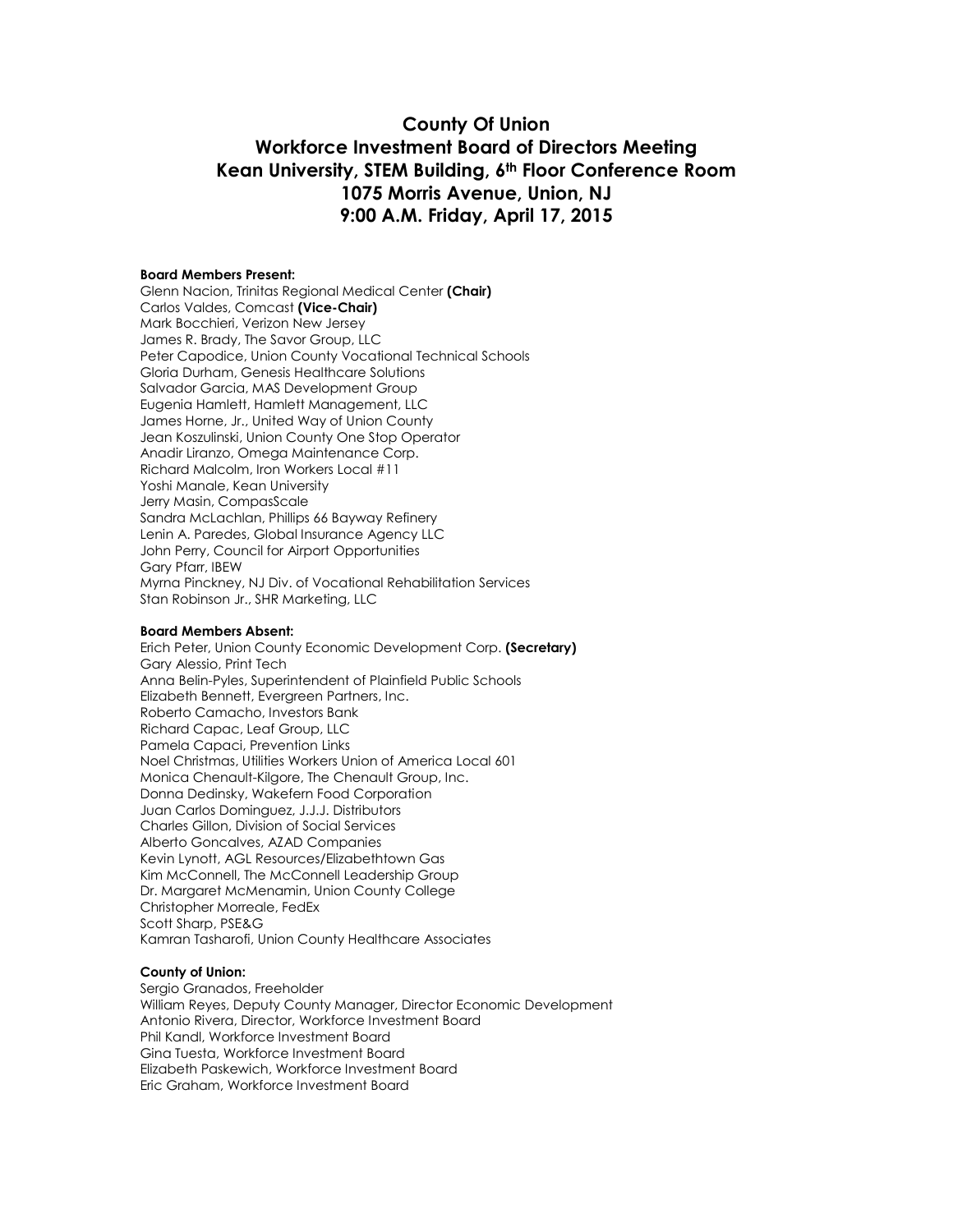# **County Of Union**

# **Workforce Investment Board of Directors Meeting Kean University, STEM Building, 6th Floor Conference Room 1075 Morris Avenue, Union, NJ 9:00 A.M. Friday, April 17, 2015**

#### **I. CALL TO ORDER**

The meeting was called to order by Workforce Investment Board (WIB) Chairman Mr. Glenn Nacion at 9:04 a.m.

### **II. OPEN PUBLIC MEETINGS ACT**

Ms. Gina Tuesta read the Open Public Meetings Act Statement.

### **III. ROLL CALL**

Ms. Gina Tuesta conducted the Roll Call.

#### **IV. APPROVAL OF THE FEBRUARY 20, 2015 MEETING MINUTES**

James Brady made a motion to approve the February 20, 2015 Meeting Minutes as presented. It was seconded by Marc Bocchieri and carried unanimously.

### **V. MEMBERSHIP APPOINTMENTS / REAPPOINTMENTS**

James Brady made a motion to approve the Workforce Investment Board Reappointments as presented. It was seconded by Stan Robinson and carried unanimously.

| <b>Glenn Nacion</b> , Vice President Human<br>Resources | Private Sector           | 7/1/2012 - 6/30/2015   |
|---------------------------------------------------------|--------------------------|------------------------|
| Trinitas Regional Medical Center                        |                          |                        |
| <b>Carlos Valdes</b> , Senior Director Human            |                          |                        |
| Resources                                               | Private Sector           | 7/1/2012 - 6/30/2015   |
| Comcast                                                 |                          |                        |
| <b>Mark Bocchieri</b> , Director, External              | Private Sector           | 1/1/2013 - 6/30/2015   |
| <b>Affairs</b>                                          |                          |                        |
| Verizon New Jersey                                      |                          |                        |
| Peter Capodice, Superintendent                          | <b>County Vocational</b> | 1/1/2013 - 6/30/2015   |
| <b>Union County Vocational Technical</b>                | /Technical Schools       |                        |
| Schools                                                 |                          |                        |
| <b>Noel Christmas, President</b>                        | Organized Labor          | 1/1/2013 - 6/30/2015   |
| Utilities Workers Union of America,                     |                          |                        |
| Local 601                                               |                          |                        |
| Salvador Garcia, Principal                              | Private Sector           | $2/1/2014 - 6/30/2015$ |
| <b>MAS Development Group</b>                            |                          |                        |
| James Horne Jr., CEO                                    | <b>Community Based</b>   | $2/1/2014 - 6/30/2015$ |
| United Way of Union County                              | Organization             |                        |
|                                                         |                          |                        |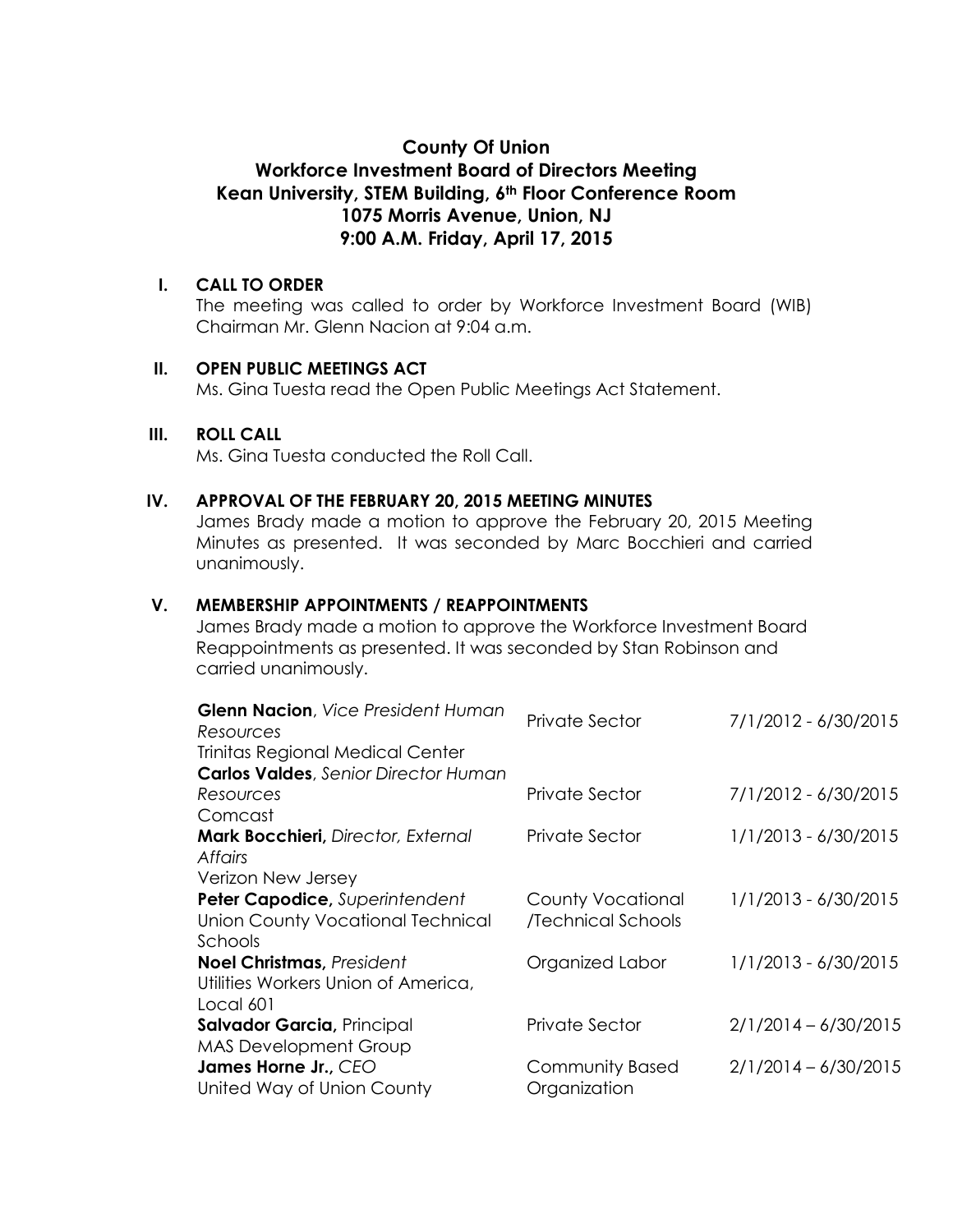| <b>One-Stop Operator</b> | $7/1/2012 - 6/30/2015$ |
|--------------------------|------------------------|
|                          |                        |
| Private Sector           | $2/1/2014 - 6/30/2015$ |
|                          |                        |
| Private Sector           | 7/1/2012 - 6/30/2015   |
|                          |                        |
|                          |                        |
|                          |                        |
| Private Sector           | $2/1/2014 - 6/30/2015$ |
|                          |                        |
| <b>Community Based</b>   | 7/1/2012 - 6/30/2015   |
| Organization             |                        |
| Division of Vocational   | 3/1/2012 - 6/30/2015   |
| / Rehabilitation         |                        |
| Services                 |                        |
| <b>Private Sector</b>    | 1/1/2013 - 6/30/2015   |
|                          |                        |
|                          |                        |

## **VI. Soft Skills Presentation**

Lisa Hiscano, Ed.D, MBA, Union County College, Industry Business Institute, presented an overview of the 40 Hour Soft Skills Training Program developed by Union County College currently taught at the Workforce Innovation Business Center.

- a. The goal of the Training Program is to provide workplace skills as dictated critical by employers to enhance employability and retention.
- b. Program content spans Basic, Foundational, and Achievement oriented skills, these include: Interpersonal skills, communication, workplace readiness, teamwork, computer basics, problem solving, time management and job search basics and essentials.
- c. Employers from companies such as; PNC, Brooks Brothers, Coach, Verizon, UniqLO, and United are participating in the training to address Soft Skills and how they relate to their company and employees.
- d. The Soft Skills Program is a dynamic and fluid program which is held Monday-Friday, 9am-1pm at The Mills at Jersey Gardens.

## **VII. WIB Director's Report**

Antonio Rivera, Director, Union County Workforce Investment Board, provided the WIB Director's Report.

- a. Vision & Mission
	- The Workforce Investment Board continues to uphold its Vision and Mission of connecting jobseekers and employers through quality training and hiring incentives creating the best training workforce in Northern New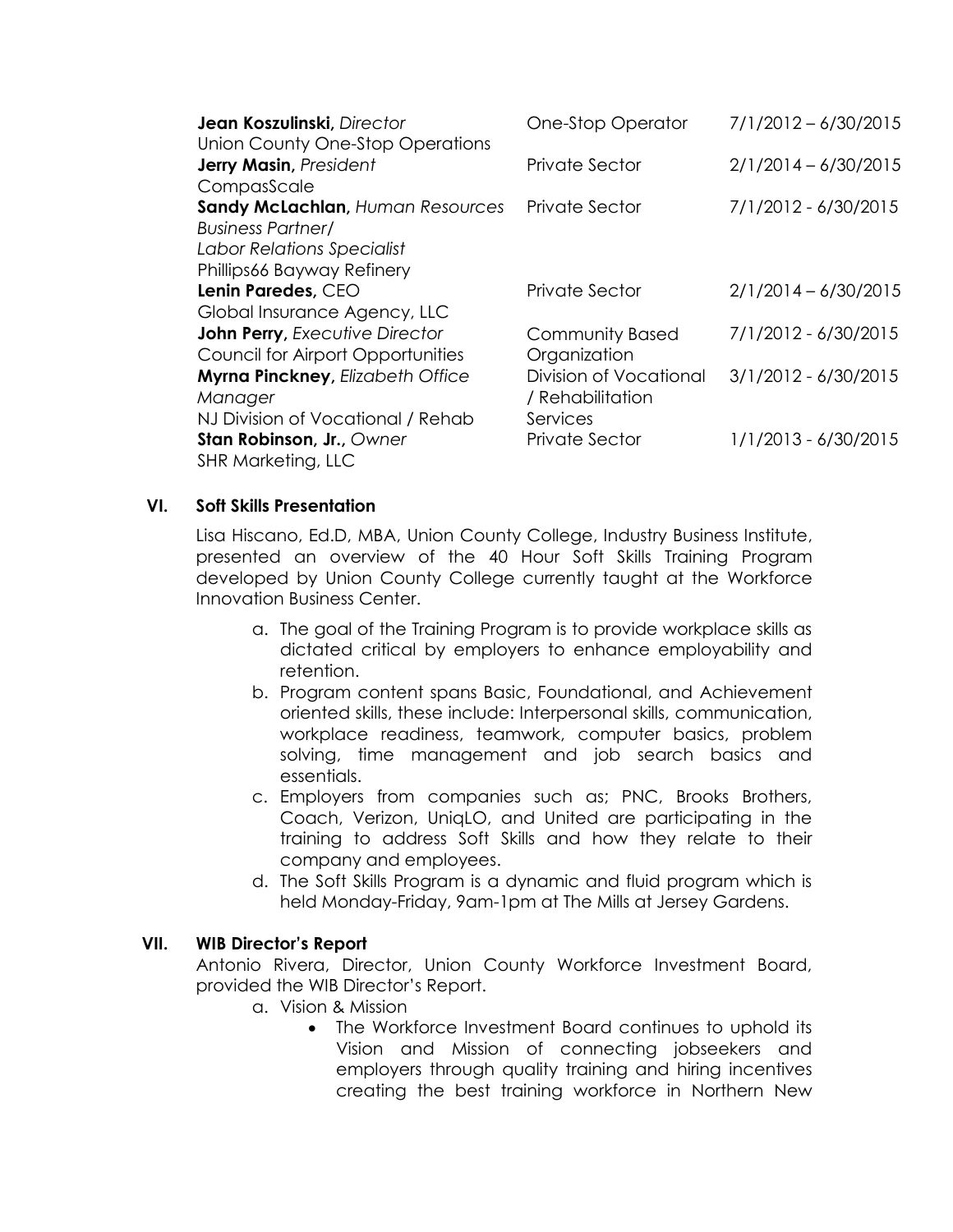Jersey. This has been accomplished by developing innovative training curriculums (Soft Skills) and providing practical On the Job training opportunities.

- b. Workforce Innovation Opportunity Act
	- July 2015 will mark the start of the Workforce Innovation Opportunity Act (WIOA) which will be replacing the Workforce Investment Act (WIA). Updates and modifications will be seen throughout all four Workforce Investment Act titles. Title I (Occupational Training Youth, Adult and Dislocated workers) and Title III (Wagner Peyser, Employment Services) will be overseen by the US Department of Labor, while Title II (Adult Education and Family Literacy) and Title IV (Vocational Rehabilitation Training) will be under the US Department of Education. While the Titles will be split between two departments all Titles will have the same performance measures creating uniform accountability. Between the four Titles Union County sees over 50,000 customer service visits per year.
- c. Annual Report

A brief summary of the Workforce Investment Board Annual Report Funding awards and Performance was provided.

|                                     | • WIA and Workfirst New Jersey (WFNJ) Funding Awards: |  |
|-------------------------------------|-------------------------------------------------------|--|
| Workforce Investment Act 2013-2014- | \$2,230,100.00                                        |  |
| Workfirst New Jersey 2013-2014-     | \$1,376,270.00                                        |  |
| <b>TOTAL Awards</b>                 | \$3,606,370.00                                        |  |

- WIA and Workfirst New Jersey Performance measures were in line with State outcomes, meeting or exceeding all goals.
- d. WIA Youth Program
	- The United Way of Greater Union County was recommended to take the Lead on the WIA Youth Employment and Training Consortium. The recommended awards would be for \$640,000.00. When awarded United Way plans to partner with the NJ Chamber of Commerce Foundation, The Urban League of Union County, Jefferson Park Ministries, Prevention Links, Community Access Unlimited, Court Appointed Special Advocates (CASA), Plainfield Action Services, and Rahway Community Action Organization to provide Youth training programs for 150 Youth.
	- The recommended WIA Youth program will utilize both the Community Service Matrix and Family Success Model to provide: Case Management, Occupational training, academic tutoring, soft skills and job readiness training, leadership development, mentorship, supportive services, financial literacy, remote internship experience, job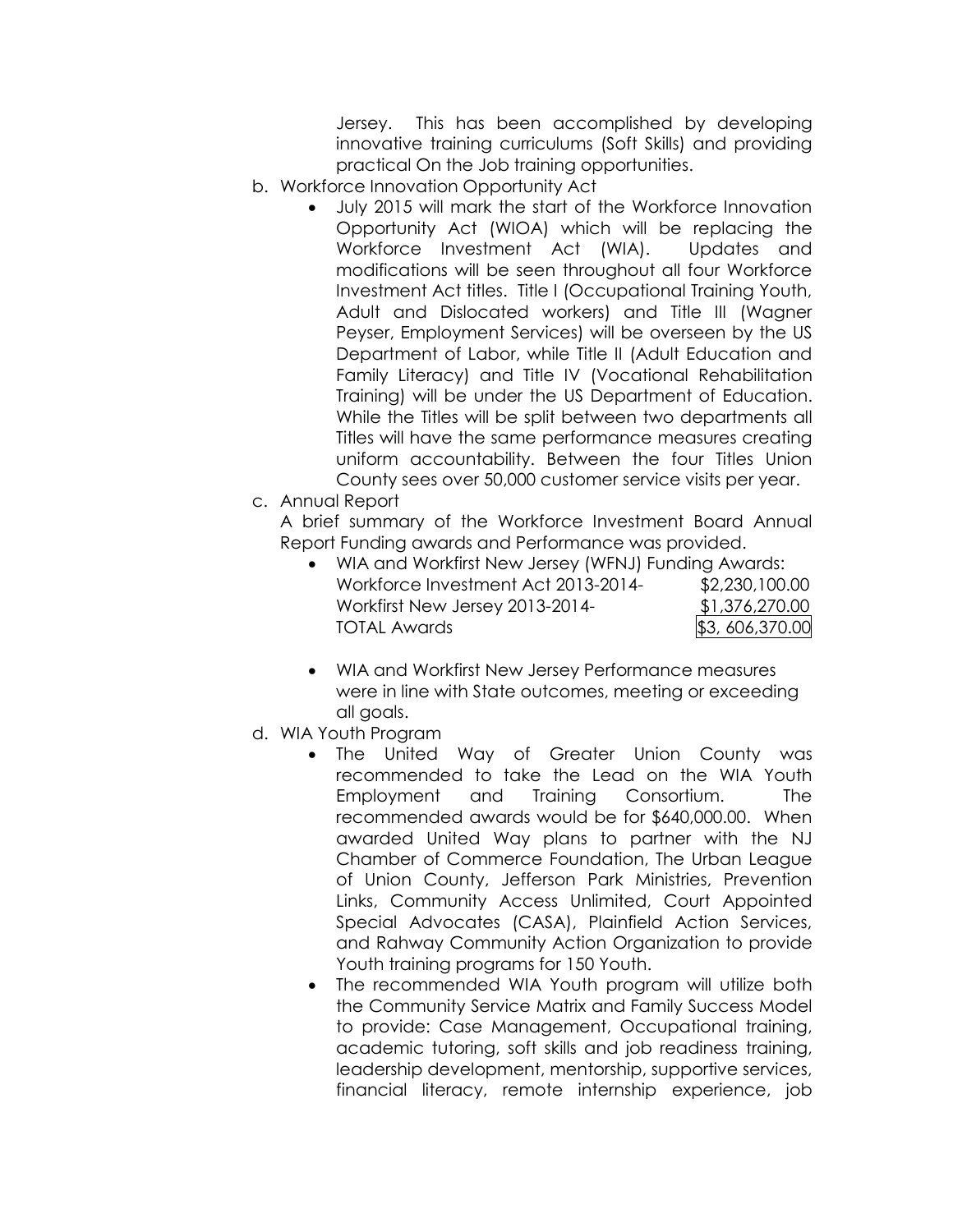placement and volunteer work experience, health maintenance, and counseling.

- e. Jobs Report
	- On Thursday, February 19th and Friday, February 20th Union County partnered with AirServ at Newark Airport to recruit for 150 employment positions.
	- The event was attended by more than 500 jobseekers, over 150 were certified as WIA eligible, 97 registered for the Soft Skills program, 86 completed and all 86 were offered employment opportunities.
	- Newark Airport has now approached the WIB and Workforce Innovation Business Center with additional job opportunities meaning future job fairs are anticipated.

### **VIII. One Stop Operator Report –**

Jean Koszulinski, One Stop Operator, provided a report regarding the Union County One Stop Career Centers.

- a. One Stop and WIB staff did a great job during the mass certification session for the Newark Airport Job Fair in February. This was the first mass certification session done on this large of a scale and all partners (Union County College, WIB, WIB Center) helped make it run smoothly.
- b. Updated One Stop performance Report Card is included with today's agenda, we are currently passing all indicators.
- c. Currently there is no status update regarding the lease at the Plainfield One Stop. We believe the State is strongly leaning towards keeping the facility open, just reducing space. Will keep the Board updated.
- d. Rutgers Heldrich Center visited the One Stops to conduct staff and Employment Service interviews as part of the Reevaluation. No outcomes are available as of yet to report.
- e. The One Stop is preparing for a Federal audit in May; we are currently preparing for this visit and will again keep the Board included with any outcomes or updates.

#### **IX. Committee Reports**

#### **1. One-Stop Committee**

Glenn Nacion, One-Stop Committee chair, presented the joint One-Stop/Adult Education & Literacy Committee Meeting update. The joint One-Stop/Adult Education & Literacy Committee Meeting was held on April 6, 2015. During this meeting Antonio Rivera provided an update that the Heldrich Center was conducting the One Stop Reevaluation. We look forward to learning the outcome. Jean Koszulinski provided a review of Program Year 2013 data as well as reviewed the February Newark Airport Job Fair event. Marlene Loff provided an update regarding the Union County Able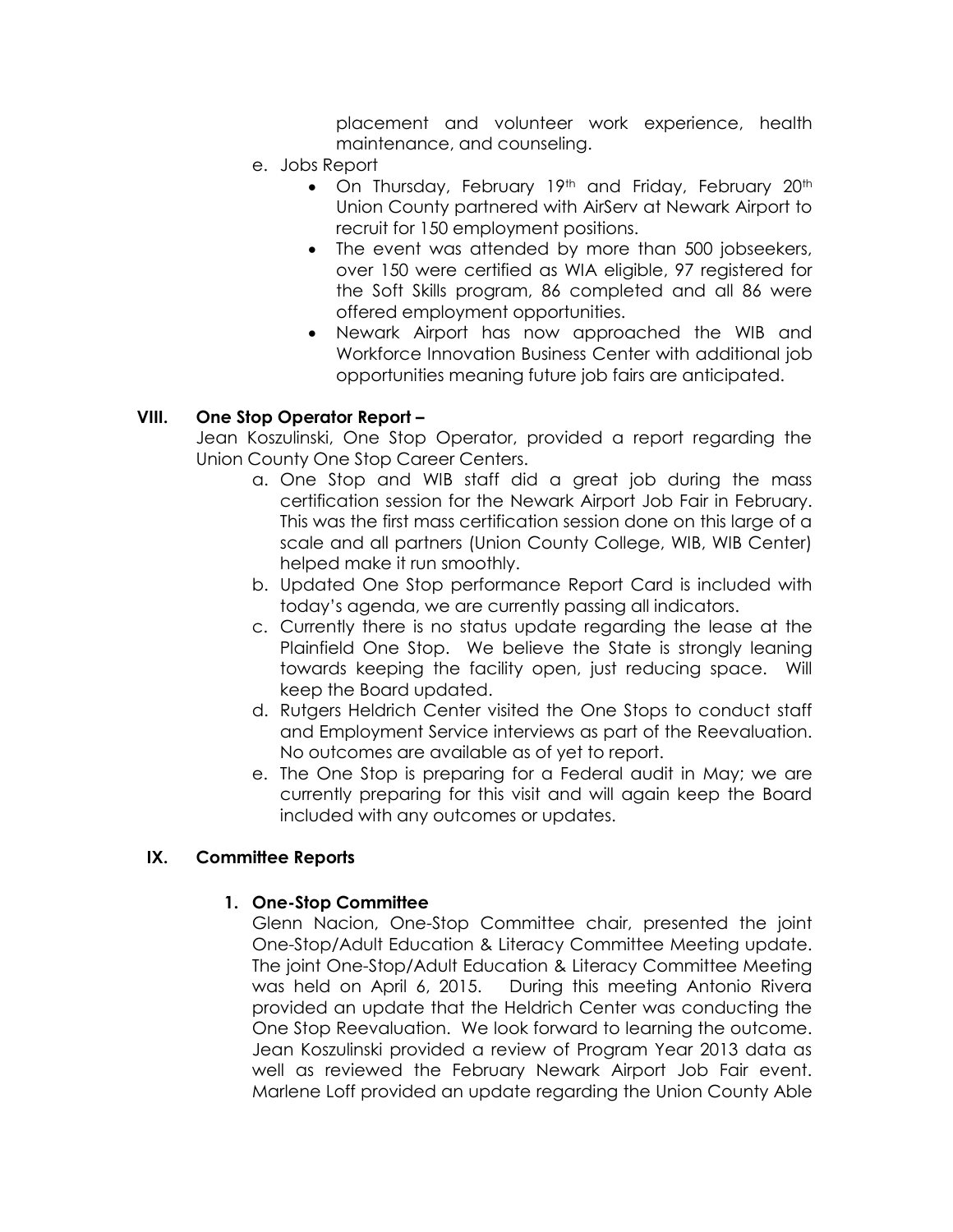Plus WIA Title II Consortium. She announced that the Adult Education Provider, WIA Title II, New Jersey State Report Card for the 2014 Fiscal Year gave the Union County program an "A". The significance of this is that no other county received an "A" rating. Upcoming WIOA modifications as they pertain to the One Stop and Adult Education and Literacy were also reviewed.

#### **2. Adult Education & Literacy Committee** See One-Stop Committee update

## **3. Disability Issues Committee**

Elizabeth Paskewich, Workforce Investment Board, presented the Disability Issues Committee Meeting update. The Disability Issues Committee meeting was held on March 30, 2015. During this meeting the importance of isolating current resources and synchronizing partnerships was discussed. Also discussed is the importance of seamless transition from school to work, as well as increasing employer support and internship opportunities for the areas disabled youth. Next steps include determining the right way to outreach and brand the Committee's message to current partners and prepare for employer outreach in the future.

#### **4. Business & Industry Committee** No new business reported

# **5. Youth Investment Council**

Peter Capodice, Youth Investment Council co-chair, presented the Youth Investment Council Meeting update. The Youth Investment Council meeting was held on April 2, 2015. Representatives from Clark Board of Education, The Borough of Roselle, Rahway Community Action Organization, The City of Elizabeth, and Urban League of Union County attended to provided year end program outcomes. The Plainfield Board of Education, unable to send a representative provided a written program narrative. Antonio Rivera, WIB Director provided an update on how WIOA will greatly effect Youth funding as 75% of funds will now be allocated to Outof-School Youth. Dr. McMenamin also brought two programs running through Union County College to the Committees attention, The American Honors Program and the College Readiness Now program. Both programs provide exceptional opportunities to Union County and Union County College students.

## **X. Old Business**

No old business reported.

## **XI. New Business**

Freeholder Granados announced the We Are One New Jersey Union County Center Grand Opening will take place on April 21st, 10am, at the Jersey Gardens Mall.